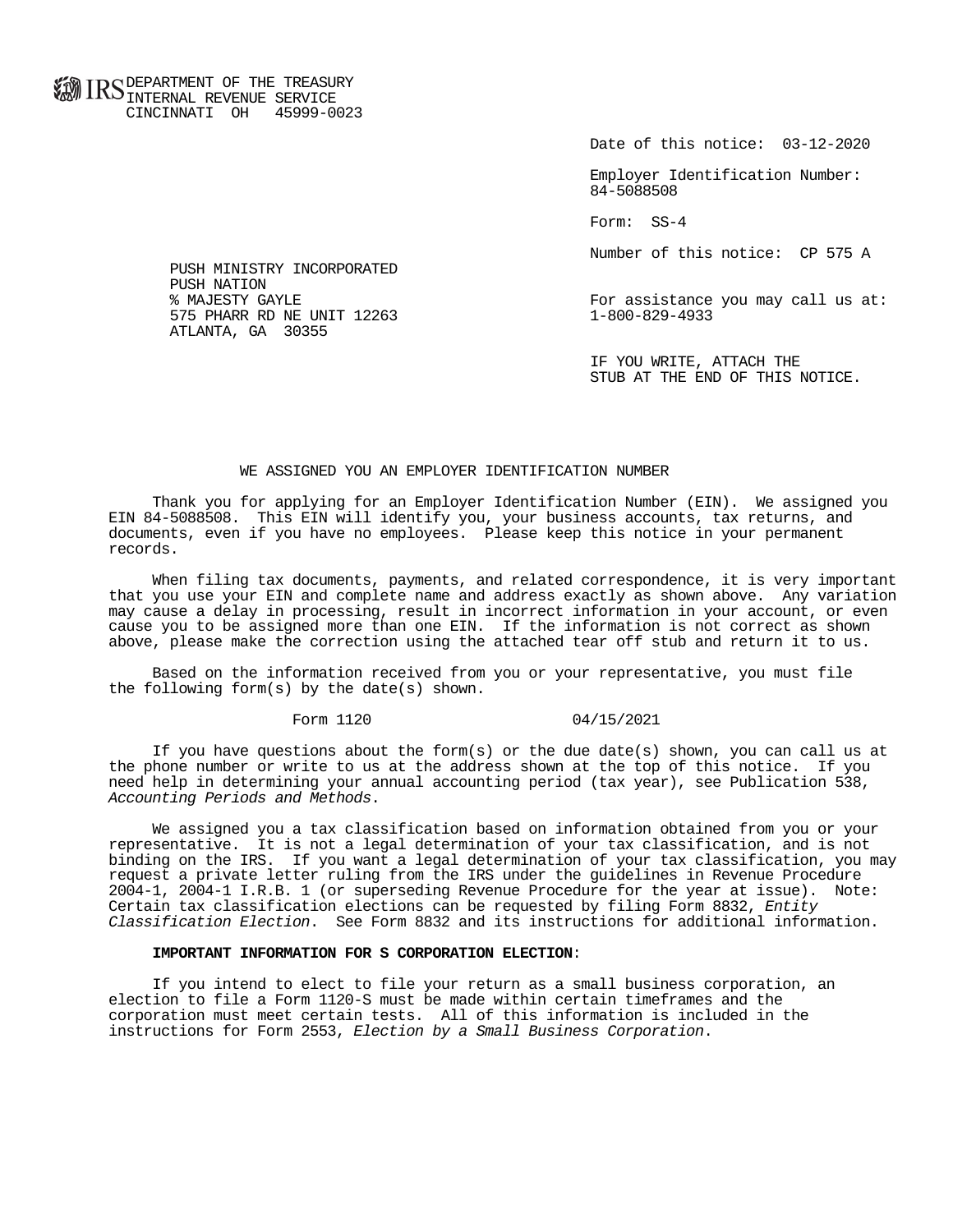If you are required to deposit for employment taxes (Forms 941, 943, 940, 944, 945, CT-1, or 1042), excise taxes (Form 720), or income taxes (Form 1120), you will receive a Welcome Package shortly, which includes instructions for making your deposits electronically through the Electronic Federal Tax Payment System (EFTPS). A Personal Identification Number (PIN) for EFTPS will also be sent to you under separate cover. Please activate the PIN once you receive it, even if you have requested the services of a tax professional or representative. For more information about EFTPS, refer to Publication 966, Electronic Choices to Pay All Your Federal Taxes. If you need to make a deposit immediately, you will need to make arrangements with your Financial Institution to complete a wire transfer.

 The IRS is committed to helping all taxpayers comply with their tax filing obligations. If you need help completing your returns or meeting your tax obligations, Authorized e-file Providers, such as Reporting Agents (payroll service providers) are available to assist you. Visit the IRS Web site at www.irs.gov for a list of companies that offer IRS e-file for business products and services. The list provides addresses, telephone numbers, and links to their Web sites.

 To obtain tax forms and publications, including those referenced in this notice, visit our Web site at www.irs.gov. If you do not have access to the Internet, call 1-800-829-3676 (TTY/TDD 1-800-829-4059) or visit your local IRS office.

## **IMPORTANT REMINDERS**:

- \* Keep a copy of this notice in your permanent records. **This notice is issued only one time and the IRS will not be able to generate a duplicate copy for you.** You may give a copy of this document to anyone asking for proof of your EIN.
- \* Use this EIN and your name exactly as they appear at the top of this notice on all your federal tax forms.
- \* Refer to this EIN on your tax-related correspondence and documents.

 If you have questions about your EIN, you can call us at the phone number or write to us at the address shown at the top of this notice. If you write, please tear off the stub at the bottom of this notice and send it along with your letter. If you do not need to write us, do not complete and return the stub.

 Your name control associated with this EIN is PUSH. You will need to provide this information, along with your EIN, if you file your returns electronically.

Thank you for your cooperation.